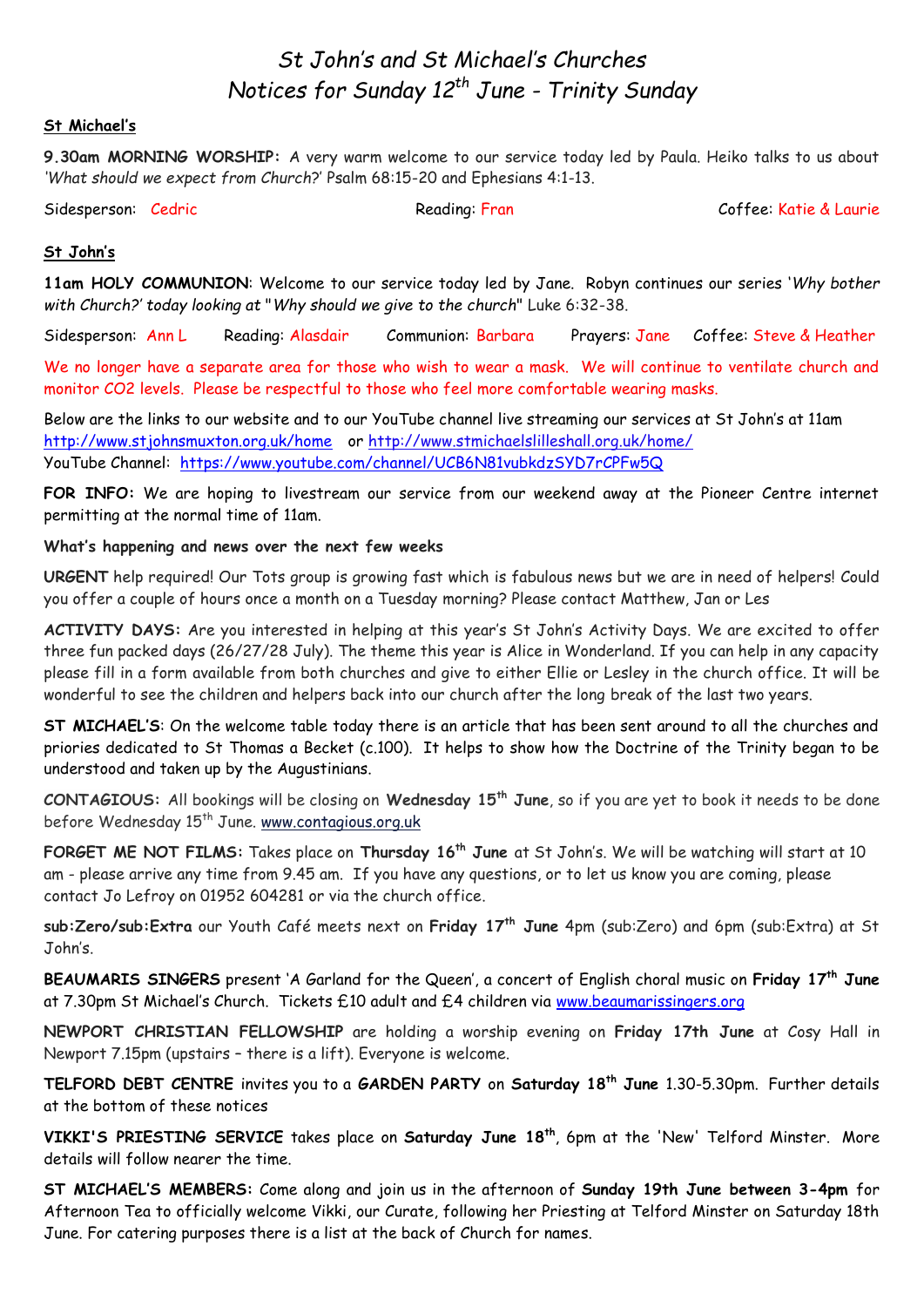Our next reflective **HEALING SERVICE** takes place on **Sunday 19th June** 6.30pm at St Michael's.

**VISITING SPEAKER:** On **Sunday 26th June** we are welcoming a speaker from Compassion to both our morning services. Compassion organise the sponsorship of children in developing countries. We are aware that some of you may already support Compassion and our speaker has asked us to let him know the level of support for the charity there already is on both churches. If you sponsor a child through Compassion and are happy to share this information with them could you let David Pierce (head of World Church and Justice Group) or Matthew Lefroy know within the next couple for weeks?

**DATE FOR YOUR** *DIARY:* Hear the Word of the Lord: Matthew's Gospel **Wednesday 21st September** at Telford Minster 10.30am-4pm. Hosted by the Mission Team and Telford Minster. Hear the whole gospel read through from start to finish with people from across the diocese – an amazing way to experience the message and bring the gospel to life as early Christians might have done. This celebration of Matthew's gospel is open to anyone. *Your vicar Matthew will be reading a chapter…..!*Tea and Coffee throughout the day. A Soup and bread lunch will be provided by Telford Minster. Book at <https://www.lichfield.anglican.org/getting-ready-for-matthew.php>

**Colossians 3:12** Therefore, as God's chosen people, holy and dearly loved, clothe yourselves with compassion, kindness, humility, gentleness and patience.

| Services and Rotas for Sunday 19 <sup>th</sup> June<br><b>SML</b> - 9.30am Holy Communion & 6.30pm Healing Service and <b>SJM</b> 11am Morning Worship |                                    |
|--------------------------------------------------------------------------------------------------------------------------------------------------------|------------------------------------|
| St Michael's                                                                                                                                           | St John's                          |
| Sidesperson: 9.30am Fran 6.30pm Geoff                                                                                                                  | Sidesperson: John & Moira          |
| Reading: Angie                                                                                                                                         | Reading: Julie                     |
| Coffee: Dave & Sue                                                                                                                                     | Communion (assisting if required): |
|                                                                                                                                                        | Prayers: Pam                       |
|                                                                                                                                                        | Coffee: Volunteer please           |

#### **REGULAR GROUPS/MEETINGS/RESOURCES/INFORMATION**

**SPARK** for our young people aged 10 and above and **SAS** sessions for children aged 5-10 takes place **most Sundays** (Does not normally take place on the second Sunday).

**LIGHT – CRÈCHE FOR 0-5S:** The livestream of the St John's service is broadcast in the Acorn Room (down the corridor on the right as you enter the building) for parents of under 5's, with toys also available. We hope, in the future, to be able to offer some supervised sessions for 0-5s.

**ST JOHN'S TINY TOTS:** A Toddler group for parents/carers of under 5's taking place on Tuesday mornings from 10am during term time.

**Calling all walkers!** We meet on a **Wednesday 10am** at St John's for a gentle, local walk of around an hour. All are welcome. Please contact Jo Lefroy for any further information on 01952 604281.

**WORSHIP, LUNCH & MUSIC** takes place on the **first Thursday** of each month except January and August and weekly during Lent 12noon at St Michael's.

Local **dementia friendly strolls** every 2<sup>nd</sup> and 4<sup>th</sup> **Wednesday** from May until October at 11.30am meeting at The Hub Community Café, 138 High Street in Newport. (See poster on notice board)

**FROGS**: We would like to invite our young people to attend FROGS. This is a youth group which is held weekly at St Swithun's church in Cheswardine. We have been working closely with FROGS for many years as we have attended Quinta together. Colin Barnett, a member of St Michael's, is currently a leader there. They meet **every Tuesday from 7.30-9pm,** for secondary school pupils and sixth formers. Please see Kathy or Matthew for information.

**A NOVEL IDEA** Join our reading club at St John's 7.30pm on the **2 nd Wednesday** of each month**.** *We are now at capacity. Please contact the church office if you would like us to let you know when there is space.*

**POP IN FOR COFFEE** held at St Michael's on the **2 nd Thursday** of the month 10-12noon.

**A MEN'S BREAKFAST** takes place on **the second Saturday** of each month 8.30am at The Whitehouse Hotel in Muxton. Either contact Charlie via messaging or let Lesley know you are coming. All 'men' very welcome.

**FORGET ME NOT FILMS:** Takes place usually on the **3 rd Thursday** of the month at St John's. The film will start at 10 am - please arrive any time from 9.45 am. If you have any questions, or to let us know you are coming, please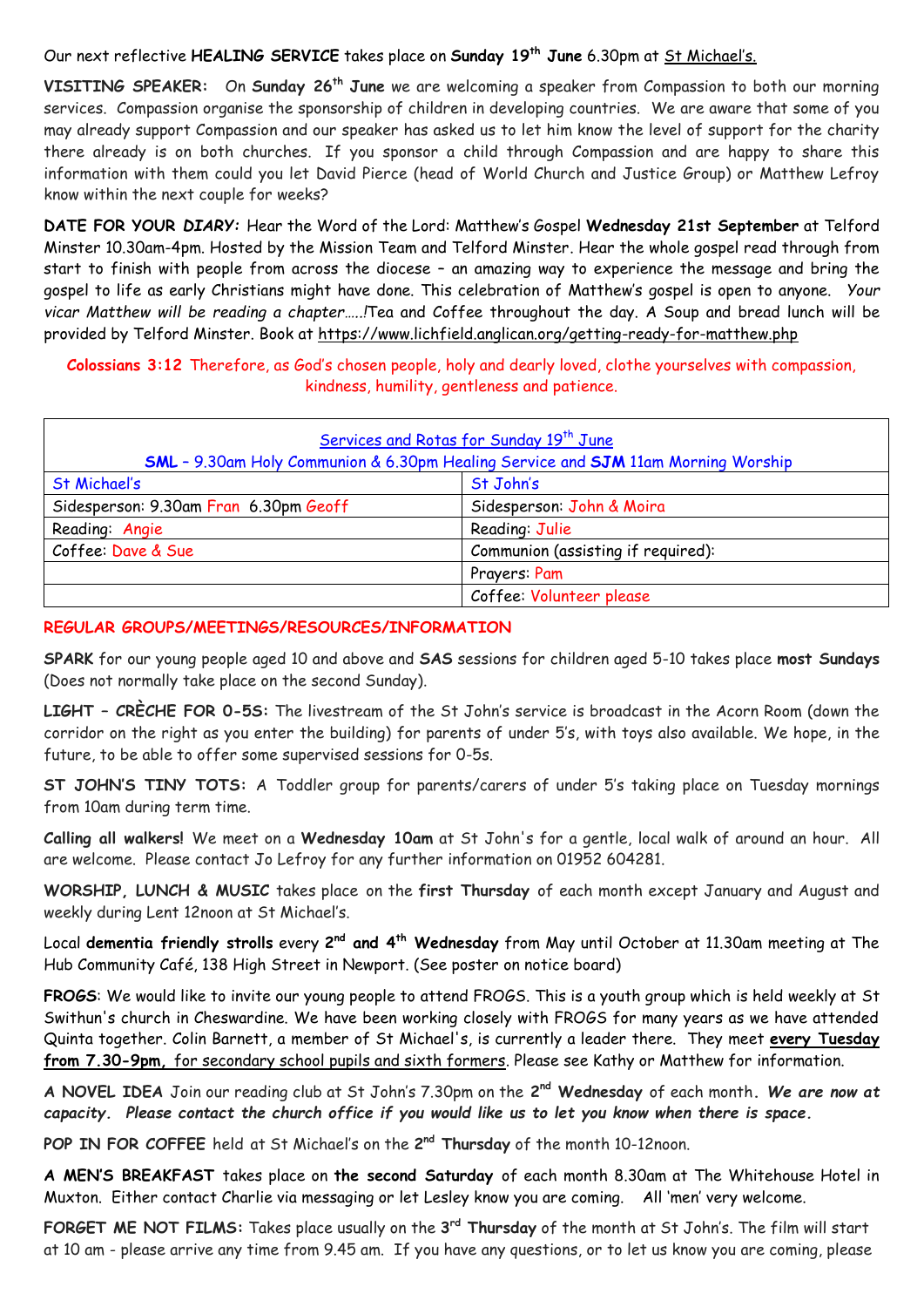contact Jo Lefroy on 01952 604281 or via the church office.

**JOIN US 4 A CUPPA!** A monthly coffee morning held at St John's on a Friday between 11am - 1pm. Litter pickers are also invited to meet just before, litter pick the local area then return for a well earned cuppa! ( $15^{th}$  July)

sub:Zero/sub:Extra our Youth Café currently held on the 1<sup>st</sup> & 3rd Friday of the month during term time. 4pm (sub:Zero) and 6pm (sub:Extra) at St John's.

**EARLY MORNING PRAYERS:** Are you an early bird? A group of us pray for the work of the church at 7.30am **every Thursday** morning. Join us for half an hour or part of the time on Zoom. Contact Matthew for the link.

Please join us for **Bible Reading/Discussion/Prayer** via **Zoom**, weekdays at 9am. The best way to access these is through the "Daily Prayer" app. available from The Church of England but if you want to follow from your Bible this is ok. Please contact Matthew who will give you the details to login.

A monthly **Filling Station** 'Haughmond and Wrekin' takes place on the fourth Monday of each month 7.15pm (for 7.30pm) at RODINGTON VILLAGE HALL, SHREWSBURY, SY4 4QS. Informal worship, teaching and an opportunity for ministry and prayer. For more information do ring Rev Andy Ackroyd 01952 252078 or look at [https://thefillingstation.org.uk](https://thefillingstation.org.uk/) (27th June)

**TELFORD STREET PASTOR** After 10 years of making a difference on the streets of Telford they are relaunching and urge you to consider….*Is God calling you to serve as a Street Pastor or Prayer Pastor?* If you would like to find out a little bit more about what is involved please either have a chat to Simon Trotman or Gill Steinert.

**PRAYER CHAINs:** If you have any prayer requests please either text (preferable) Lisa 07739 522280 or Email: [west.familywest@btinternet.com](mailto:west.familywest@btinternet.com) or St Michael's prayer chain coordinator Chris R 07834162343 or 01952 604330 or Email: [scip@blueyonder.co.uk](mailto:scip@blueyonder.co.uk)

FACEBOOK [www.facebook.com/stjohnsmuxton](http://www.facebook.com/stjohnsmuxton) - please like our page and share our news stories with your friends.

**OFFICE HOURS:** Monday 9-3pm, Tuesday 9-12noon and Friday 9-3pm 01952 670033 **Email:** admin[@stjohnsmuxton.o](http://stjohnsmuxton/)rg.uk or [admin@stmichaelslilleshall.org.uk](mailto:admin@stmichaelslilleshall.org.uk) **Website:** [www.stjohnsmuxton.org.uk](http://www.stjohnsmuxton.org.uk/) or www.stmichaelslilleshall.org.uk **Matthew's Email:** [matthew.lefroy@tiscali.co.uk](mailto:matthew.lefroy@tiscali.co.uk) (Usual day off Friday) **Vikki's Email:** [revdayvik@gmail.com](mailto:revdayvik@gmail.com) (Normal day off Friday)

## **St Michael's 1st reading - Psalm 68:15-20**

15 The mountains of Bashan are majestic mountains; rugged are the mountains of Bashan.

16 Why gaze in envy, O rugged mountains, at the mountain where God chooses to reign, where the LORD himself will dwell forever?

17 The chariots of God are tens of thousands and thousands of thousands; the Lord has come from Sinai into his sanctuary.

18 When you ascended on high, you led captives in your train; you received gifts from men, even from the rebellious-- that you, O LORD God, might dwell there.

19 Praise be to the Lord, to God our Saviour, who daily bears our burdens.

20 Our God is a God who saves; from the Sovereign LORD comes escape from death.

# **St Michael's 2nd reading - Ephesians 4:1-13**

- 1 As a prisoner for the Lord, then, I urge you to live a life worthy of the calling you have received.
- 2 Be completely humble and gentle; be patient, bearing with one another in love.
- 3 Make every effort to keep the unity of the Spirit through the bond of peace.
- 4 There is one body and one Spirit-- just as you were called to one hope when you were called--
- 5 one Lord, one faith, one baptism;
- 6 one God and Father of all, who is over all and through all and in all.
- 7 But to each one of us grace has been given as Christ apportioned it.
- 8 This is why it says: "When he ascended on high, he led captives in his train and gave gifts to men."
- 9 (What does "he ascended" mean except that he also descended to the lower, earthly regions ?